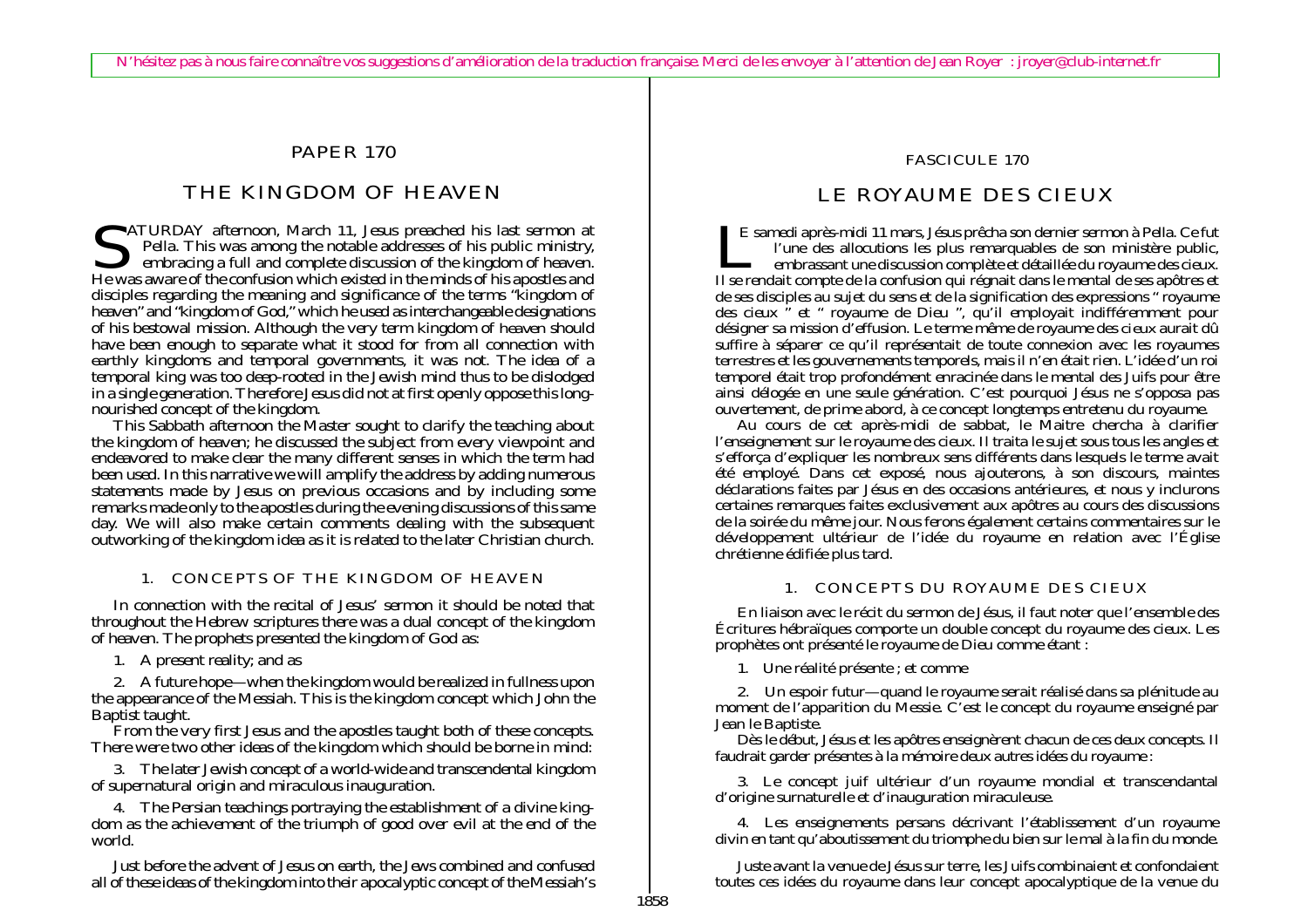coming to establish the age of the Jewish triumph, the eternal age of God's supreme rule on earth, the new world, the era in which all mankind would worship Yahweh. In choosing to utilize this concept of the kingdom of heaven, Jesus elected to appropriate the most vital and culminating heritage of both the Jewish and Persian religions.

The kingdom of heaven, as it has been understood and misunderstood down through the centuries of the Christian era, embraced four distinct groups of ideas:

1. The concept of the Jews.

2. The concept of the Persians.

3. The personal-experience concept of Jesus—"the kingdom of heaven within you.'

4. The composite and confused concepts which the founders and promulgators of Christianity have sought to impress upon the world.

At different times and in varying circumstances it appears that Jesus may have presented numerous concepts of the "kingdom" in his public teachings, but to his apostles he always taught the kingdom as embracing man's personal experience in relation to his fellows on earth and to the Father in heaven. Concerning the kingdom, his last word always was, "The kingdom is within you."

Centuries of confusion regarding the meaning of the term "kingdom of heaven" have been due to three factors:

1. The confusion occasioned by observing the idea of the "kingdom" as it passed through the various progressive phases of its recasting by Jesus and his apostles.

2. The confusion which was inevitably associated with the transplantation of early Christianity from a Jewish to a gentile soil.

3. The confusion which was inherent in the fact that Christianity became a religion which was organized about the central idea of Jesus' person; the gospel of the kingdom became more and more a religion *about* him.

#### 2. JESUS' CONCEPT OF THE KINGDOM

The Master made it clear that the kingdom of heaven must begin with, and be centered in, the dual concept of the truth of the fatherhood of God and the correlated fact of the brotherhood of man. The acceptance of such a teaching, Jesus declared, would liberate man from the age-long bondage of animal fear and at the same time enrich human living with the following endowments of the new life of spiritual liberty:

1. The possession of new courage and augmented spiritual power. The gospel of the kingdom was to set man free and inspire him to dare to hope for eternal life.

2. The gospel carried a message of new confidence and true consolation for all men, even for the poor.

3. It was in itself a new standard of moral values, a new ethical yardstick wherewith to measure human conduct. It portrayed the ideal of a resultant new order of human society.

4. It taught the pre-eminence of the spiritual compared with the material; it glorified spiritual realities and exalted superhuman ideals.

Messie pour établir l'âge du triomphe juif, l'âge éternel de la souveraineté suprême de Dieu sur terre, le nouveau monde, l'ère où l'humanité adorerait Yahweh. En choisissant d'utiliser ce concept du royaume des cieux, Jésus décida de s'approprier l'héritage le plus élevé et le plus essentiel des deux religions juive et persane.

Le royaume des cieux, tel qu'il a été tantôt justement et tantôt faussement compris durant les siècles de l'ère chrétienne, embrassait quatre groupes distincts d'idées :

1. Le concept des Juifs.

2. Le concept des Persans.

3. Le concept d'expérience personnelle de Jésus, " le royaume des cieux en vous.

4. Les concepts composites et confus que les fondateurs et promoteurs du christianisme ont cherché à inculquer au monde.

À différentes époques et dans des circonstances variées, il semble que Jésus ait présenté de nombreux concepts du " royaume " dans ses leçons publiques. Mais, à ses apôtres, il enseigna toujours le royaume comme embrassant l'expérience personnelle d'un homme par rapport à ses contemporains sur terre et au Père dans les cieux. Ses derniers mots, au sujet du royaume, étaient toujours : " Le royaume est en vous. "

Trois facteurs ont causé des siècles de confusion au sujet du sens de l'expression " le royaume des cieux " :

1. La confusion causée par l'idée du " royaume " au cours de son remaniement progressif par Jésus et ses apôtres, en passant par diverses phases.

2. La confusion qui accompagna inévitablement la transplantation du christianisme primitif d'un terrain juif sur un terrain païen.

3. La confusion inhérente au fait que le christianisme devint une religion organisée autour de l'idée centrale de la personne de Jésus. L'évangile du royaume devint de plus en plus une religion à *propos* de Jésus.

#### 2. LE CONCEPT DU ROYAUME CHEZ JÉSUS

Le Maitre fit apparaître clairement que le royaume des cieux doit commencer par le double concept de la vérité de la paternité de Dieu et le fait corrélatif de la fraternité des hommes, et qu'il doit rester centré sur ce double concept. Jésus déclara que l'acceptation d'un tel enseignement libèrerait les hommes de l'asservissement millénaire à la crainte animale, et en même temps enrichirait la vie humaine avec les dons suivants de la nouvelle vie de liberté spirituelle :

1. La possession d'un nouveau courage et d'un pouvoir spirituel accru. L'évangile du royaume devait libérer l'homme et lui donner l'inspiration propre à oser espérer la vie éternelle.

2. L'évangile apportait un message de nouvelle confiance et de vraie consolation à tous les hommes, même aux pauvres.

3. L'évangile était lui-même un nouvel étalon des valeurs morales, un nouveau critère éthique permettant de mesurer la conduite humaine. Il décrivait l'idéal d'un nouvel ordre social qui en serait la conséquence.

4. Il enseignait la primauté du spirituel comparé au matériel ; il glorifiait les réalités spirituelles et exaltait les idéaux suprahumains.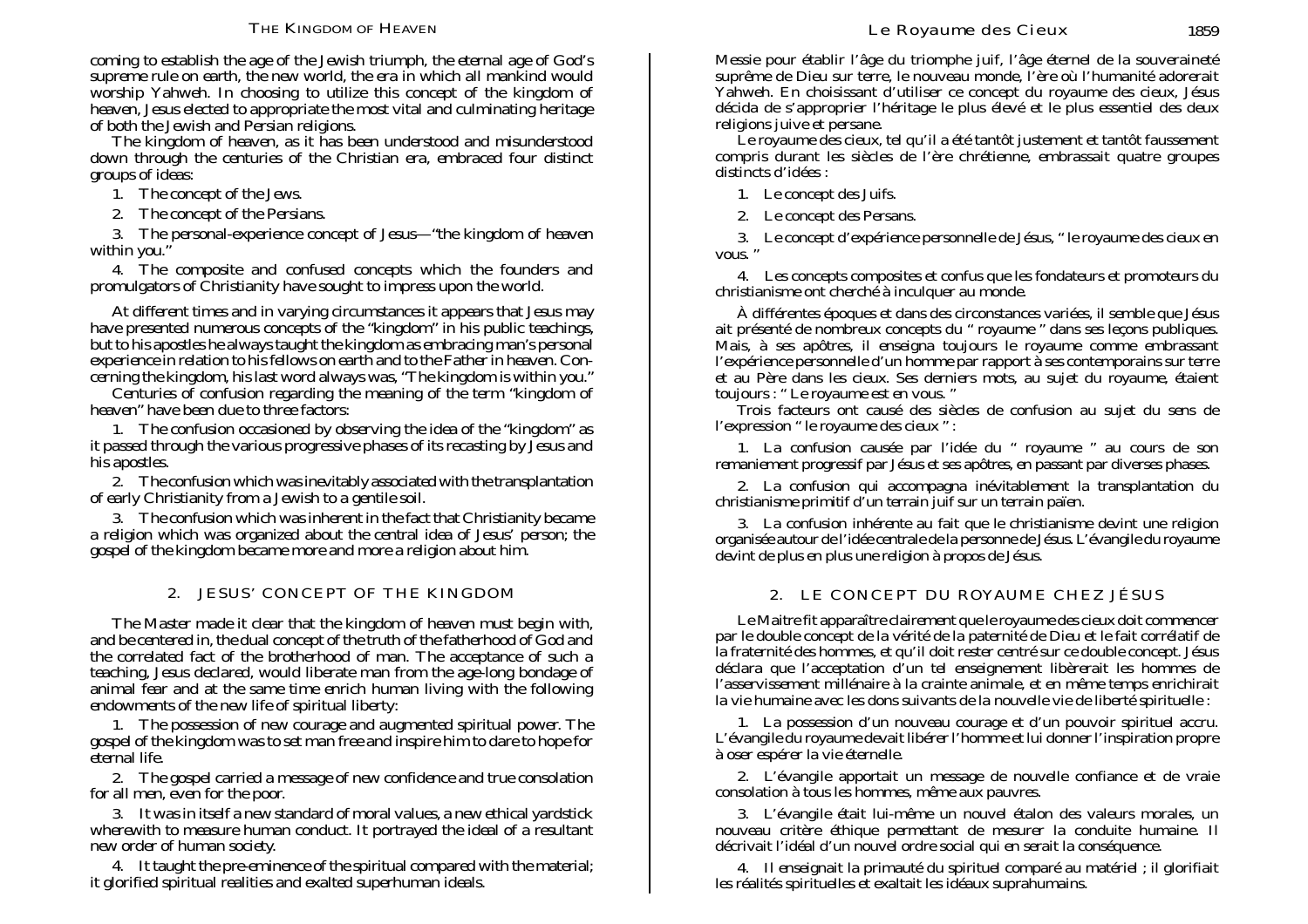5. This new gospel held up spiritual attainment as the true goal of living. Human life received a new endowment of moral value and divine dignity.

6. Jesus taught that eternal realities were the result (reward) of righteous earthly striving. Man's mortal sojourn on earth acquired new meanings consequent upon the recognition of a noble destiny.

7. The new gospel affirmed that human salvation is the revelation of a far-reaching divine purpose to be fulfilled and realized in the future destiny of the endless service of the salvaged sons of God.

These teachings cover the expanded idea of the kingdom which was taught by Jesus. This great concept was hardly embraced in the elementary and confused kingdom teachings of John the Baptist.

The apostles were unable to grasp the real meaning of the Master's utterances regarding the kingdom. The subsequent distortion of Jesus' teachings, as they are recorded in the New Testament, is because the concept of the gospel writers was colored by the belief that Jesus was then absent from the world for only a short time; that he would soon return to establish the kingdom in power and glory—just such an idea as they held while he was with them in the flesh. But Jesus did not connect the establishment of the kingdom with the idea of his return to this world. That centuries have passed with no signs of the appearance of the "New Age" is in no way out of harmony with Jesus' teaching.

The great effort embodied in this sermon was the attempt to translate the concept of the kingdom of heaven into the ideal of the idea of doing the will of God. Long had the Master taught his followers to pray: "Your kingdom come; your will be done"; and at this time he earnestly sought to induce them to abandon the use of the term *kingdom of God* in favor of the more practical equivalent, *the will of God.* But he did not succeed.

Jesus desired to substitute for the idea of the kingdom, king, and subjects, the concept of the heavenly family, the heavenly Father, and the liberated sons of God engaged in joyful and voluntary service for their fellow men and in the sublime and intelligent worship of God the Father.

Up to this time the apostles had acquired a double viewpoint of the kingdom; they regarded it as:

1. A matter of personal experience then present in the hearts of true believers, and

2. A question of racial or world phenomena; that the kingdom was in the future, something to look forward to.

They looked upon the coming of the kingdom in the hearts of men as a gradual development, like the leaven in the dough or like the growing of the mustard seed. They believed that the coming of the kingdom in the racial or world sense would be both sudden and spectacular. Jesus never tired of telling them that the kingdom of heaven was their personal experience of realizing the higher qualities of spiritual living; that these realities of the spirit experience are progressively translated to new and higher levels of divine certainty and eternal grandeur.

On this afternoon the Master distinctly taught a new concept of the double nature of the kingdom in that he portrayed the following two phases:

"First. The kingdom of God in this world, the supreme desire to do the will of God, the unselfish love of man which yields the good fruits of improved ethical and moral conduct.

5. Ce nouvel évangile présentait l'aboutissement spirituel comme le vrai but de la vie. La vie humaine recevait une nouvelle dotation de valeur morale et de dignité divine.

6. Jésus enseigna que les réalités éternelles étaient le résultat (la récompense) de la droiture dans les efforts terrestres. Le séjour des mortels sur terre acquit de nouvelles significations comme conséquences de la reconnaissance d'une noble destinée.

7. Le nouvel évangile affirmait que le salut humain est la révélation d'un dessein divin de grande envergure devant être accompli et réalisé dans la destinée future du service sans fin des fils de Dieu qui seraient sauvés.

Ces enseignements couvrent l'idée amplifiée du royaume que Jésus enseignait. Ce grand concept n'était guère inclus dans les notions élémentaires et confuses que Jean le Baptiste enseignait sur le royaume.

Les apôtres étaient incapables de saisir la signification réelle des propos du Maitre concernant le royaume. La déformation ultérieure des enseignements de Jésus, tels qu'ils sont enregistrés dans le Nouveau Testament, provient de ce que le concept des auteurs évangéliques était empreint de la croyance que Jésus s'était seulement absenté de ce monde pour une brève période, et qu'il ne tarderait pas à revenir pour établir le royaume en puissance et en gloire—exactement l'idée à laquelle ils s'étaient attachés pendant que le Maitre était avec eux dans la chair. Mais Jésus n'avait pas lié l'établissement du royaume à l'idée de son retour dans ce monde. Que les siècles aient passé sans aucun signe de l'apparition du " Nouvel Âge " ne contredit en rien l'enseignement de Jésus.

Le grand effort incorporé dans ce sermon fut la tentative pour transférer le concept du royaume des cieux dans l'idéal de l'idée de faire la volonté de Dieu. Depuis longtemps, le Maitre avait appris à ses disciples à prier : " Que ton règne vienne, que ta volonté soit faite. " À cette époque, il chercha sérieusement à leur faire abandonner l'emploi de l'expression, *royaume de Dieu,* en faveur d'un équivalent plus pratique, la *volonté de Dieu,* mais il n'y parvint pas.

Jésus désirait substituer à l'idée de royaume, de roi et de sujets, le concept de la famille céleste, du Père céleste et des fils de Dieu libérés, engagés dans un service joyeux et volontaire en faveur de leurs semblables humains et dans l'adoration sublime et intelligente de Dieu le Père.

Jusque-là, les apôtres avaient acquis un double point de vue sur le royaume. Ils le considéraient comme :

1. Une affaire d'expérience personnelle alors présente dans le coeur des vrais croyants.

2. Une question de phénomène racial ou mondial ; le royaume était dans l'avenir, quelque chose qu'il fallait envisager avec plaisir.

Les apôtres considéraient la venue du royaume dans le coeur des hommes comme un développement graduel, semblable au levain dans la pâte ou à la croissance du grain de sénevé. Ils croyaient que la venue du royaume au sens racial ou mondial serait à la fois soudain et spectaculaire. Jamais Jésus ne se lassa de leur dire que le royaume des cieux était leur expérience personnelle consistant à réaliser les qualités supérieures de la vie spirituelle, et que ces réalités de l'expérience spirituelle sont progressivement transférées à des plans nouveaux et supérieurs de certitude divine et de grandeur éternelle.

Cet après-midi-là, le Maitre enseigna nettement un nouveau concept de la double nature du royaume, en ce sens qu'il en décrivit les deux phases suivantes :

" Premièrement, le royaume de Dieu dans ce monde, le suprême désir de faire la volonté de Dieu, l'amour désintéressé des hommes qui donne les bons fruits d'une conduite éthique et morale améliorée.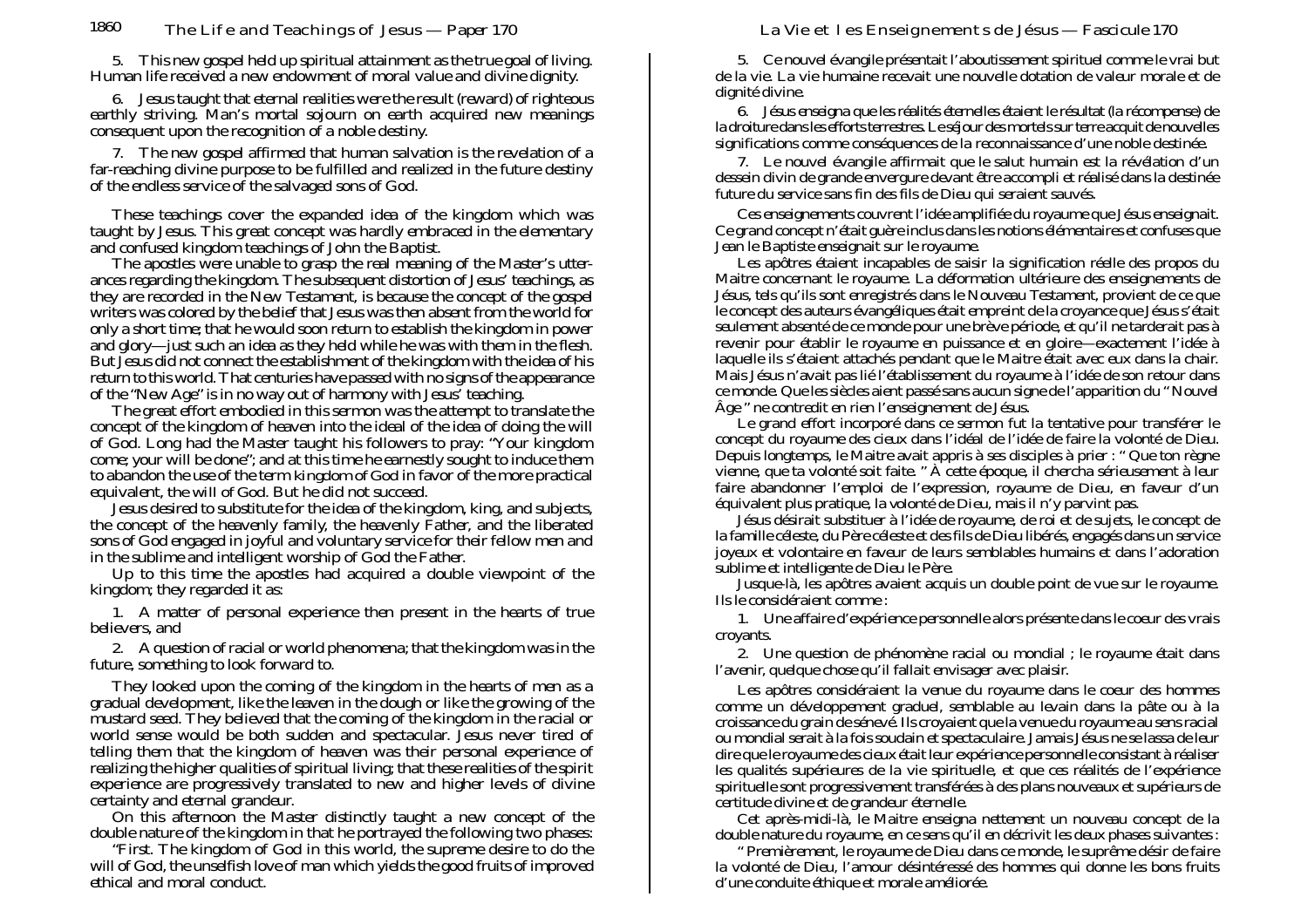"Second. The kingdom of God in heaven, the goal of mortal believers, the estate wherein the love for God is perfected, and wherein the will of God is done more divinely."

Jesus taught that, by faith, the believer enters the kingdom *now.* In the various discourses he taught that two things are essential to faith-entrance into the kingdom:

1. *Faith, sincerity.* To come as a little child, to receive the bestowal of sonship as a gift; to submit to the doing of the Father's will without questioning and in the full confidence and genuine trustfulness of the Father's wisdom; to come into the kingdom free from prejudice and preconception; to be open-minded and teachable like an unspoiled child.

2. *Truth hunger.* The thirst for righteousness, a change of mind, the acquirement of the motive to be like God and to find God.

Jesus taught that sin is not the child of a defective nature but rather the offspring of a knowing mind dominated by an unsubmissive will. Regarding sin, he taught that God *has* forgiven; that we make such forgiveness personally available by the act of forgiving our fellows. When you forgive your brother in the flesh, you thereby create the capacity in your own soul for the reception of the reality of God's forgiveness of your own misdeeds.

By the time the Apostle John began to write the story of Jesus' life and teachings, the early Christians had experienced so much trouble with the kingdom-of-God idea as a breeder of persecution that they had largely abandoned the use of the term. John talks much about the "eternal life." Jesus often spoke of it as the "kingdom of life." He also frequently referred to "the kingdom of God within you." He once spoke of such an experience as "family fellowship with God the Father." Jesus sought to substitute many terms for the kingdom but always without success. Among others, he used: the family of God, the Father's will, the friends of God, the fellowship of believers, the brotherhood of man, the Father's fold, the children of God, the fellowship of the faithful, the Father's service, and the liberated sons of God.

But he could not escape the use of the kingdom idea. It was more than fifty years later, not until after the destruction of Jerusalem by the Roman armies, that this concept of the kingdom began to change into the cult of eternal life as its social and institutional aspects were taken over by the rapidly expanding and crystallizing Christian church.

#### 3. IN RELATION TO RIGHTEOUSNESS

Jesus was always trying to impress upon his apostles and disciples that they must acquire, by faith, a righteousness which would exceed the righteousness of slavish works which some of the scribes and Pharisees paraded so vaingloriously before the world.

Though Jesus taught that faith, simple childlike belief, is the key to the door of the kingdom, he also taught that, having entered the door, there are the progressive steps of righteousness which every believing child must ascend in order to grow up to the full stature of the robust sons of God.

It is in the consideration of the technique of *receiving* God's forgiveness that the attainment of the righteousness of the kingdom is revealed. Faith is the price you pay for entrance into the family of God; but forgiveness is the act of God

" Deuxièmement, le royaume de Dieu, dans les cieux, le but des croyants mortels, l'état où l'amour pour Dieu est parvenu à la perfection et où la volonté de Dieu est accomplie plus divinement.

Jésus enseigna que, par la foi, le croyant entre dès *maintenant* dans le royaume. Dans ses divers discours, il enseigna que deux choses sont essentielles pour entrer par la foi dans le royaume :

1. *La foi, la sincérité.* Venir comme un petit enfant, recevoir le bénéfice de la filiation comme un don ; accepter de faire, sans mettre en doute, la volonté du Père, avec une confiance pleine et sincère dans la sagesse du Père ; entrer dans le royaume, libre de préjugés et d'idées préconçues ; avoir l'esprit ouvert et être enseignable comme un enfant non gâté.

2. *La faim de la vérité.* La soif de droiture, un changement de mental, l'acquisition du mobile qui pousse à être semblable à Dieu et à trouver Dieu.

Jésus enseigna que le péché n'est pas la conséquence d'une nature défectueuse, mais plutôt le fruit d'un mental conscient dominé par une volonté rebelle. En ce qui concerne le péché, il enseigna que Dieu *<sup>a</sup>*pardonné, et c'est par l'acte de pardonner à notre prochain que nous rendons le pardon de Dieu disponible en notre faveur personnelle. Quand vous pardonnez à votre frère incarné, vous créez ainsi dans votre propre âme, la capacité de recevoir la réalité

du pardon de Dieu pour vos propres méfaits. À l'époque où l'apôtre Jean commença d'écrire l'histoire de la vie et des enseignements de Jésus, les premiers chrétiens avaient éprouvé tant d'ennuis liés à l'idée du royaume de Dieu comme génératrice de persécutions qu'ils abandonnèrent à peu près l'emploi de ce terme. Jean parle beaucoup de la " vie éternelle ". Jésus en parla souvent comme du " royaume de vie ". Souvent aussi, il faisait allusion au " royaume de Dieu en vous ". Il qualifia une fois cette expérience de " communauté familiale avec Dieu le Père ". Jésus chercha à substituer de nombreuses expressions au mot " royaume " mais toujours sans succès. Il employa entre autres : la famille de Dieu, la volonté du Père, les amis de Dieu, la communauté des croyants, la fraternité des hommes, le bercail du Père, les enfants de Dieu, la communion des fidèles, le service du Père et les fils de Dieu affranchis.

Mais il ne put éviter d'utiliser l'idée de royaume. Ce fut seulement un demisiècle plus tard, après la destruction de Jérusalem par les armées romaines, que ce concept du royaume commença à changer. Il se transforma en culte de la vie éternelle, tandis que ses aspects sociaux et institutionnels étaient pris en charge par l'Église chrétienne en voie de développement et de cristallisation rapides.

#### 3. EN RAPPORT AVEC LA DROITURE

Jésus s'efforça toujours d'inculquer à ses apôtres et disciples la nécessité d'acquérir, par la foi, une droiture qui dépasserait celle des oeuvres serviles que certains scribes et pharisiens étalaient avec tant de vanité devant le monde.

Jésus enseigna que la foi, la simple croyance enfantine, est la clef de la porte du royaume, mais il enseigna également qu'après avoir passé la porte, il y a les degrés successifs de droiture que chaque enfant croyant doit gravir pour grandir jusqu'à la pleine stature des robustes fils de Dieu.

C'est par l'étude de la technique pour *recevoir*le pardon de Dieu que se révèle la manière d'atteindre la droiture du royaume. La foi est le prix que vous payez pour entrer dans la famille de Dieu ; mais le pardon est l'acte de Dieu acceptant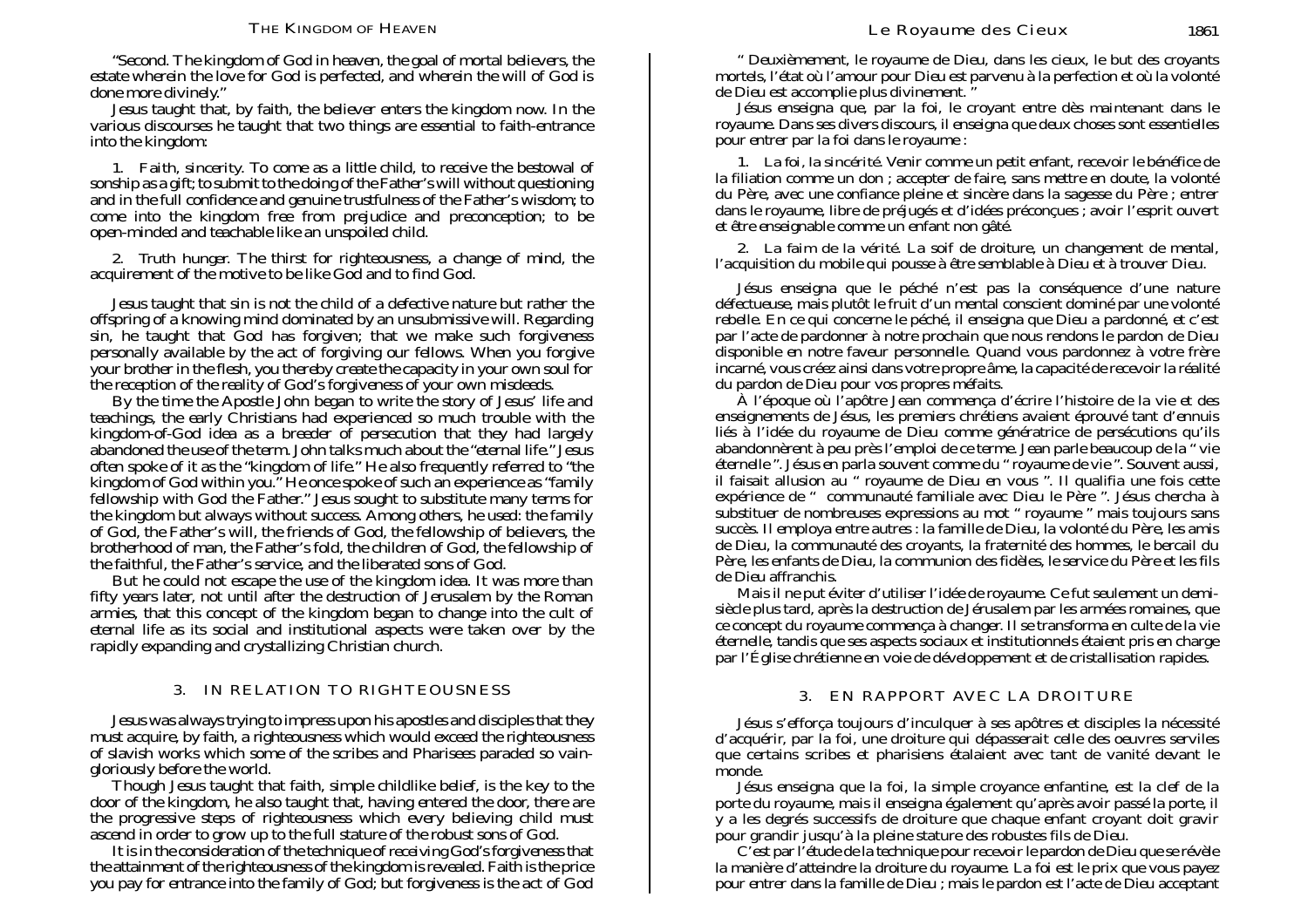which accepts your faith as the price of admission. And the reception of the forgiveness of God by a kingdom believer involves a definite and actual experience and consists in the following four steps, the kingdom steps of inner righteousness:

1. God's forgiveness is made actually available and is personally experienced by man just in so far as he forgives his fellows.

2. Man will not truly forgive his fellows unless he loves them as himself.

3. To thus love your neighbor as yourself *is* the highest ethics.

4. Moral conduct, true righteousness, becomes, then, the natural result of such love.

It therefore is evident that the true and inner religion of the kingdom unfailingly and increasingly tends to manifest itself in practical avenues of social service. Jesus taught a living religion that impelled its believers to engage in the doing of loving service. But Jesus did not put ethics in the place of religion. He taught religion as a cause and ethics as a result.

The righteousness of any act must be measured by the motive; the highest forms of good are therefore unconscious. Jesus was never concerned with morals or ethics as such. He was wholly concerned with that inward and spiritual fellowship with God the Father which so certainly and directly manifests itself as outward and loving service for man. He taught that the religion of the kingdom is a genuine personal experience which no man can contain within himself; that the consciousness of being a member of the family of believers leads inevitably to the practice of the precepts of the family conduct, the service of one's brothers and sisters in the effort to enhance and enlarge the brotherhood.

The religion of the kingdom is personal, individual; the fruits, the results, are familial, social. Jesus never failed to exalt the sacredness of the individual as contrasted with the community. But he also recognized that man develops his character by unselfish service; that he unfolds his moral nature in loving relations with his fellows.

By teaching that the kingdom is within, by exalting the individual, Jesus struck the deathblow of the old society in that he ushered in the new dispensation of true social righteousness. This new order of society the world has little known because it has refused to practice the principles of the gospel of the kingdom of heaven. And when this kingdom of spiritual pre-eminence does come upon the earth, it will not be manifested in mere improved social and material conditions, but rather in the glories of those enhanced and enriched spiritual values which are characteristic of the approaching age of improved human relations and advancing spiritual attainments.

# 4. JESUS' TEACHING ABOUT THE KINGDOM

Jesus never gave a precise definition of the kingdom. At one time he would discourse on one phase of the kingdom, and at another time he would discuss a different aspect of the brotherhood of God's reign in the hearts of men. In the course of this Sabbath afternoon's sermon Jesus noted no less than five phases, or epochs, of the kingdom, and they were:

votre foi comme prix d'admission. Et la réception du pardon de Dieu par un croyant au royaume implique une expérience précise et réelle comprenant les quatre étapes suivantes, les étapes du royaume de la droiture intérieure :

1. L'homme peut disposer effectivement du pardon de Dieu et en faire l'expérience personnelle dans la mesure exacte où il pardonne à ses semblables.

2. Un homme ne pardonne pas véritablement à ses semblables, à moins de les aimer comme lui-même.

3. Le fait d'aimer ainsi son prochain comme soi-même *est* l'éthique la plus élevée.

4. La conduite morale, la vraie droiture, est alors le résultat naturel de cet amour.

Il est donc évident que la vraie religion intérieure du royaume tend infailliblement, et de plus en plus, à se manifester dans les voies pratiques du service social. Jésus enseigna une religion vivante qui obligeait ses fidèles à s'engager dans des actes de service expression de l'amour. Mais Jésus ne substitua pas l'éthique à la religion. Il enseigna la religion comme une cause, et l'éthique comme un résultat.

La droiture d'un acte doit se mesurer à son mobile : les formes les plus élevées du bien sont donc inconscientes. Jésus ne s'intéressa jamais à la morale ni à l'éthique en elles-mêmes. Il s'occupa exclusivement de la communion intérieure et spirituelle avec Dieu le Père, communion qui se manifeste si directement et si certainement sous forme de services extérieurs rendus aux hommes avec amour. Il enseigna que la religion du royaume est une expérience personnelle authentique que nul ne peut conserver pour lui-même. La conscience d'être un membre de la famille des croyants conduit inévitablement à pratiquer les préceptes de la bonne conduite familiale, le service des frères et soeurs dans l'effort pour rehausser et développer la fraternité.

La religion du royaume est personnelle, individuelle ; ses fruits, ses résultats, sont familiaux et sociaux. Jésus ne manquait jamais d'exalter le caractère sacré de l'individu par contraste avec la communauté. Mais il reconnaissait également que l'homme développe son caractère par le service désintéressé ; il déploie sa nature morale dans des rapports affectueux avec ses semblables.

En enseignant que le royaume est intérieur, en exaltant l'individu, Jésus donna le coup de grâce à l'ancien ordre social, en ce sens qu'il inaugura la nouvelle dispensation de la vraie droiture sociale. Le monde a peu connu ce nouvel ordre social, parce qu'il a refusé de pratiquer les principes de l'évangile du royaume des cieux. Quand ce royaume de prééminence spirituelle s'établira vraiment sur terre, il ne se manifestera pas simplement par une amélioration des conditions matérielles et sociales ; il se traduira plutôt par la gloire des valeurs spirituelles supérieures et enrichies, qui caractérisent l'approche de l'âge des relations humaines améliorées et des accomplissements spirituels en progression.

#### 4. L'ENSEIGNEMENT DE JÉSUS SUR LE ROYAUME

Jésus ne donna jamais une définition précise du royaume. Tantôt il discourait sur une phase du royaume, et tantôt il traitait un aspect différent de la fraternité du règne de Dieu dans le coeur des hommes. Au cours du sermon de cet après-midi de sabbat, Jésus fit allusion à au moins cinq phases, ou époques du royaume, qui sont les suivantes :

1. L'expérience personnelle et intérieure de la vie spirituelle du croyant communiant individuellement avec Dieu le Père.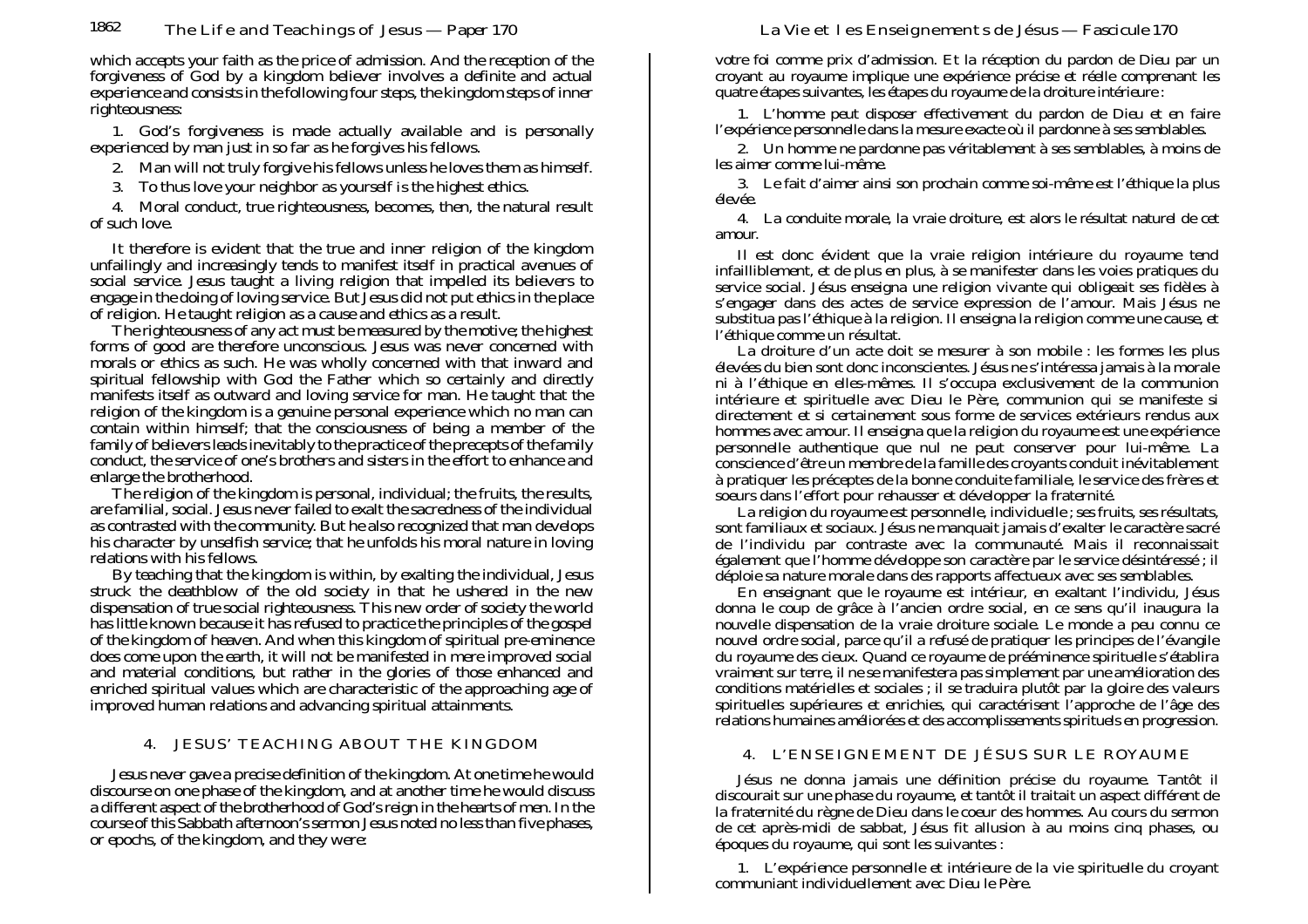1. The personal and inward experience of the spiritual life of the fellowship of the individual believer with God the Father.

2. The enlarging brotherhood of gospel believers, the social aspects of the enhanced morals and quickened ethics resulting from the reign of God's spirit in the hearts of individual believers.

3. The supermortal brotherhood of invisible spiritual beings which prevails on earth and in heaven, the superhuman kingdom of God.

4. The prospect of the more perfect fulfillment of the will of God, the advance toward the dawn of a new social order in connection with improved spiritual living—the next age of man.

5. The kingdom in its fullness, the future spiritual age of light and life on earth.

Wherefore must we always examine the Master's teaching to ascertain which of these five phases he may have reference to when he makes use of the term kingdom of heaven. By this process of gradually changing man's will and thus affecting human decisions, Michael and his associates are likewise gradually but certainly changing the entire course of human evolution, social and otherwise.

The Master on this occasion placed emphasis on the following five points as representing the cardinal features of the gospel of the kingdom:

- 1. The pre-eminence of the individual.
- 2. The will as the determining factor in man's experience.
- 3. Spiritual fellowship with God the Father.
- 4. The supreme satisfactions of the loving service of man.

5. The transcendency of the spiritual over the material in human personality.

This world has never seriously or sincerely or honestly tried out these dynamic ideas and divine ideals of Jesus' doctrine of the kingdom of heaven. But you should not become discouraged by the apparently slow progress of the kingdom idea on Urantia. Remember that the order of progressive evolution is subjected to sudden and unexpected periodical changes in both the material and the spiritual worlds. The bestowal of Jesus as an incarnated Son was just such a strange and unexpected event in the spiritual life of the world. Neither make the fatal mistake, in looking for the age manifestation of the kingdom, of failing to effect its establishment within your own souls.

Although Jesus referred one phase of the kingdom to the future and did, on numerous occasions, intimate that such an event might appear as a part of a world crisis; and though he did likewise most certainly, on several occasions, definitely promise sometime to return to Urantia, it should be recorded that he never positively linked these two ideas together. He promised a new revelation of the kingdom on earth and at some future time; he also promised sometime to come back to this world in person; but he did not say that these two events were synonymous. From all we know these promises may, or may not, refer to the same event.

His apostles and disciples most certainly linked these two teachings together. When the kingdom failed to materialize as they had expected, recalling the Master's teaching concerning a future kingdom and remembering his promise to come again, they jumped to the conclusion that these promises referred to an

2. La croissance de la fraternité des croyants à l'évangile, les aspects sociaux de la morale supérieure et de l'éthique vivifiée résultant du règne de l'esprit de Dieu dans le coeur des croyants individuels.

3. La fraternité supramortelle des êtres spirituels invisibles qui prévaut sur terre et dans le ciel, le royaume suprahumain de Dieu.

4. La perspective de l'accomplissement plus parfait de la volonté de Dieu, le progrès vers l'aurore d'un nouvel ordre social en liaison avec une vie spirituelle améliorée—l'ère suivante de l'humanité.

5. Le royaume dans sa plénitude, l'âge spirituel futur de lumière et de vie sur terre.

C'est pourquoi il faut toujours analyser l'enseignement du Maitre pour savoir à laquelle de ces cinq phases il veut se référer quand il emploie l'expression " royaume des cieux ". Par ce processus de changement graduel de la volonté de l'homme et de modification corrélative des décisions humaines, Micaël et ses associés changent de même progressivement, mais avec certitude, tout le cours de l'évolution humaine sociale et autre.

En cette occasion, le Maitre mit l'accent sur les cinq points suivants représentant les caractéristiques essentielles de l'évangile du royaume.

- 1. La prééminence de l'individu.
- 2. La volonté comme facteur déterminant dans l'expérience humaine.
- 3. La communion spirituelle avec Dieu le Père.
- 4. Les satisfactions suprêmes du service expression de l'amour de l'homme.
- 5. La transcendance du spirituel sur le matériel dans la personnalité humaine.

Ce monde n'a jamais sérieusement, sincèrement, ni honnêtement mis à l'épreuve ces idées dynamiques et ces idéaux divins de la doctrine du royaume des cieux exposée par Jésus. Mais il n'y a pas lieu de se laisser décourager par la lenteur apparente du progrès de l'idée du royaume sur Urantia. Rappelez-vous que l'ordre de l'évolution progressive est sujet à des changements périodiques soudains et inattendus, à la fois dans le monde matériel et dans le monde spirituel. L'effusion de Jésus en tant que Fils incarné fut précisément l'un de ces évènements étranges et inattendus dans la vie spirituelle du monde. En recherchant la manifestation du royaume dans l'âge contemporain, ne commettez pas non plus l'erreur fatale d'omettre de l'établir dans votre propre âme.

Jésus fit allusion à une phase du royaume comme située dans l'avenir, et suggéra, en de nombreuses occasions, qu'elle pourrait apparaître comme élément d'une crise mondiale. Par ailleurs, en plusieurs circonstances, il promit nettement qu'il reviendrait certainement sur Urantia. Mais il faut noter qu'il n'a jamais établi un lien positif entre ces deux idées. Il promit une nouvelle révélation du royaume sur terre à un moment donné de l'avenir ; il promit également qu'il reviendrait un jour, en personne, sur ce monde ; mais il n'a jamais dit que ces deux évènements coïncideraient. D'après tout ce que nous savons, ces promesses peuvent se référer ou non au même évènement.

Ses apôtres et disciples établirent très certainement un lien entre ces deux promesses. Quand le royaume ne se matérialisa pas comme ils l'avaient espéré, ils se rappelèrent l'enseignement du Maitre concernant un royaume futur et se souvinrent de sa promesse de revenir ; ils conclurent aussitôt que ces promesses se référaient au même évènement. C'est pourquoi ils vécurent dans l'espoir de son retour imminent pour établir le royaume dans sa plénitude, avec puissance et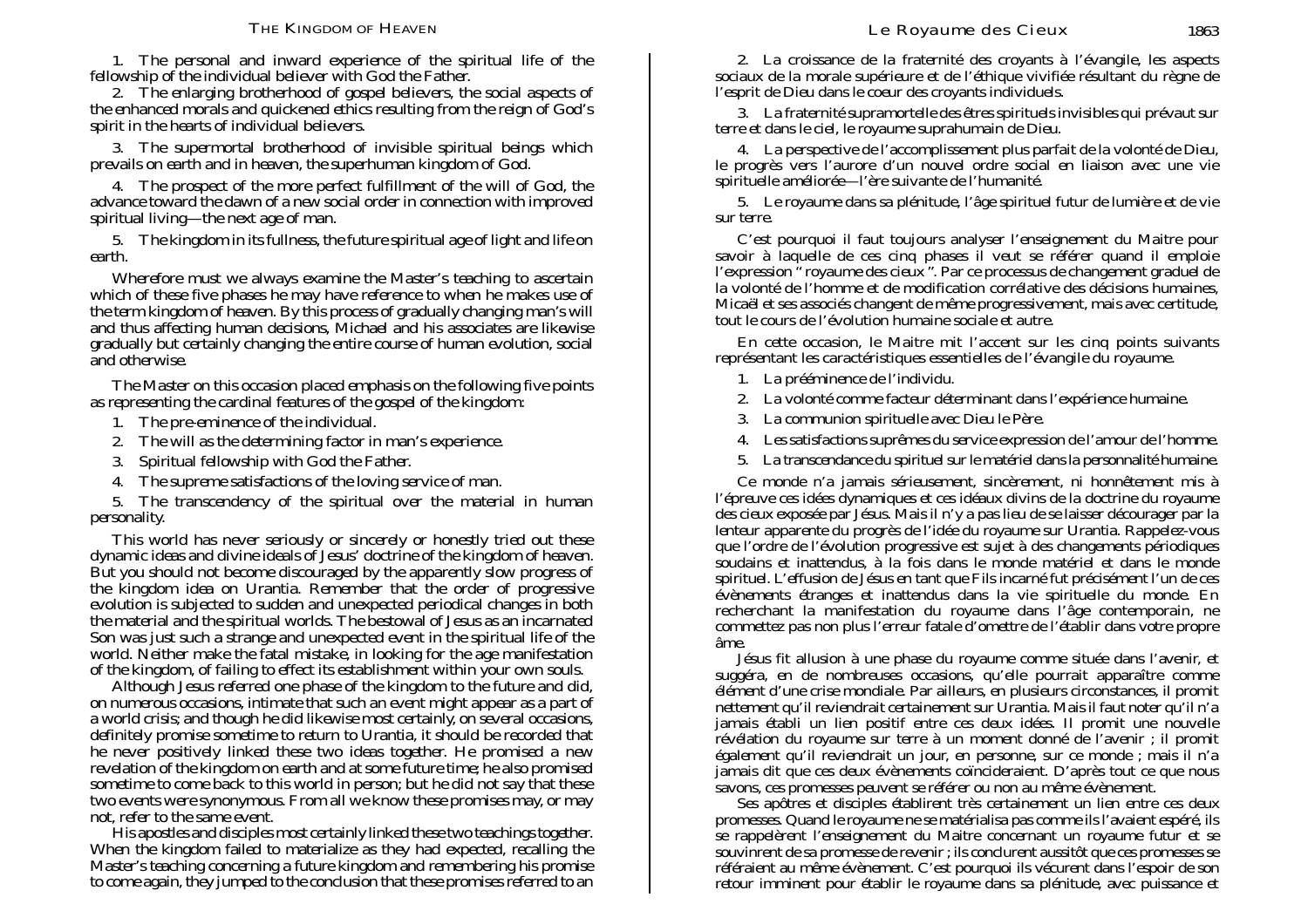identical event; and therefore they lived in hope of his immediate second coming to establish the kingdom in its fullness and with power and glory. And so have successive believing generations lived on earth entertaining the same inspiring but disappointing hope.

#### 5. LATER IDEAS OF THE KINGDOM

Having summarized the teachings of Jesus about the kingdom of heaven, we are permitted to narrate certain later ideas which became attached to the concept of the kingdom and to engage in a prophetic forecast of the kingdom as it may evolve in the age to come.

Throughout the first centuries of the Christian propaganda, the idea of the kingdom of heaven was tremendously influenced by the then rapidly spreading notions of Greek idealism, the idea of the natural as the shadow of the spiritual—the temporal as the time shadow of the eternal.

But the great step which marked the transplantation of the teachings of Jesus from a Jewish to a gentile soil was taken when the Messiah of the kingdom became the Redeemer of the church, a religious and social organization growing out of the activities of Paul and his successors and based on the teachings of Jesus as they were supplemented by the ideas of Philo and the Persian doctrines of good and evil.

The ideas and ideals of Jesus, embodied in the teaching of the gospel of the kingdom, nearly failed of realization as his followers progressively distorted his pronouncements. The Master's concept of the kingdom was notably modified by two great tendencies:

1. The Jewish believers persisted in regarding him as the *Messiah.* They believed that Jesus would very soon return actually to establish the worldwide and more or less material kingdom.

2. The gentile Christians began very early to accept the doctrines of Paul, which led increasingly to the general belief that Jesus was the *Redeemer* of the children of the church, the new and institutional successor of the earlier concept of the purely spiritual brotherhood of the kingdom.

The church, as a social outgrowth of the kingdom, would have been wholly natural and even desirable. The evil of the church was not its existence, but rather that it almost completely supplanted the Jesus concept of the kingdom. Paul's institutionalized church became a virtual substitute for the kingdom of heaven which Jesus had proclaimed.

But doubt not, this same kingdom of heaven which the Master taught exists within the heart of the believer, will yet be proclaimed to this Christian church, even as to all other religions, races, and nations on earth—even to every individual.

The kingdom of Jesus' teaching, the spiritual ideal of individual righteousness and the concept of man's divine fellowship with God, became gradually submerged into the mystic conception of the person of Jesus as the Redeemer-Creator and spiritual head of a socialized religious community. In this way a formal and institutional church became the substitute for the individually spirit-led brotherhood of the kingdom.

The church was an inevitable and useful *social* result of Jesus' life and teachings; the tragedy consisted in the fact that this social reaction to the

gloire. Depuis lors, des générations successives de croyants ont vécu sur terre en entretenant le même espoir inspirant et toujours déçu.

### 5. IDÉES ULTÉRIEURES SUR LE ROYAUME

Ayant résumé les enseignements de Jésus sur le royaume des cieux, nous sommes autorisés à décrire certaines idées ultérieures qui s'attachèrent au concept du royaume, et à nous engager dans une prévision prophétique du royaume tel qu'il pourrait évoluer dans l'âge à venir.

Durant les premiers siècles de la propagande chrétienne, l'idée du royaume des cieux fut prodigieusement influencée par les notions de l'idéalisme grec, qui se répandaient alors rapidement, l'idée du naturel en tant qu'ombre du spirituel—du temporel en tant qu'ombre de l'éternel dans le temps.

Toutefois, le grand pas qui marqua la transplantation des enseignements de devint le Rédempteur de l'Église, une organisation religieuse et sociale issue des activités de Paul et de ses successeurs, et fondée sur les enseignements de Jésus auxquels on avait ajouté les idées de Philon et les doctrines persanes du bien et du mal.

Les idées et les idéaux de Jésus, incorporés dans l'enseignement de l'évangile du royaume, faillirent n'être pas réalisés quand ses disciples déformèrent progressivement ses déclarations. Le concept du royaume présenté par le Maitre fut notamment modifié par deux grandes tendances :

1. Les croyants juifs persistaient à considérer Jésus comme *le Messie*. Ils croyaient que le Maitre reviendrait dans un très proche avenir pour établir en fait un royaume mondial plus ou moins matériel.

2. Les Gentils chrétiens commencèrent de très bonne heure à accepter les doctrines de Paul, qui conduisirent de plus en plus à la croyance générale que Jésus était le *Rédempteur* des enfants de l'Église ; ce concept nouveau et institutionnel succéda au concept primitif de la fraternité purement spirituelle du royaume.

L'Église, en tant que conséquence sociale du royaume, aurait été entièrement naturelle et même désirable. Le mal de l'Église ne fut pas son existence, mais plutôt le fait qu'elle supplanta presque complètement le concept du royaume présenté par Jésus. L'Église de Paul, élevée au rang d'institution, se substitua virtuellement au royaume des cieux que Jésus avait proclamé.

Mais n'en doutez pas, ce même royaume des cieux, dont le Maitre enseigna l'existence dans le coeur des hommes, sera encore proclamé à cette Église chrétienne, ainsi qu'à toutes les autres religions, races et nations de la terre—et même à chaque individu.

Le royaume enseigné par Jésus, l'idéal spirituel de la droiture individuelle et le concept de la divine communion de l'homme avec Dieu, se fondit graduellement dans la conception mystique de la personne de Jésus en tant que Rédempteur-Créateur et chef spirituel d'une communauté religieuse socialisée. De cette manière, une Église officielle et institutionnelle devint le

substitut de la fraternité du royaume conduite individuellement par l'esprit. L'Église fut un résultat *social,* inévitable et utile de la vie et des enseignements de Jésus. La tragédie a consisté dans le fait que cette réaction sociale aux enseignements du royaume supplanta si complètement le concept spirituel du vrai royaume, tel que Jésus l'enseigna et le vécut.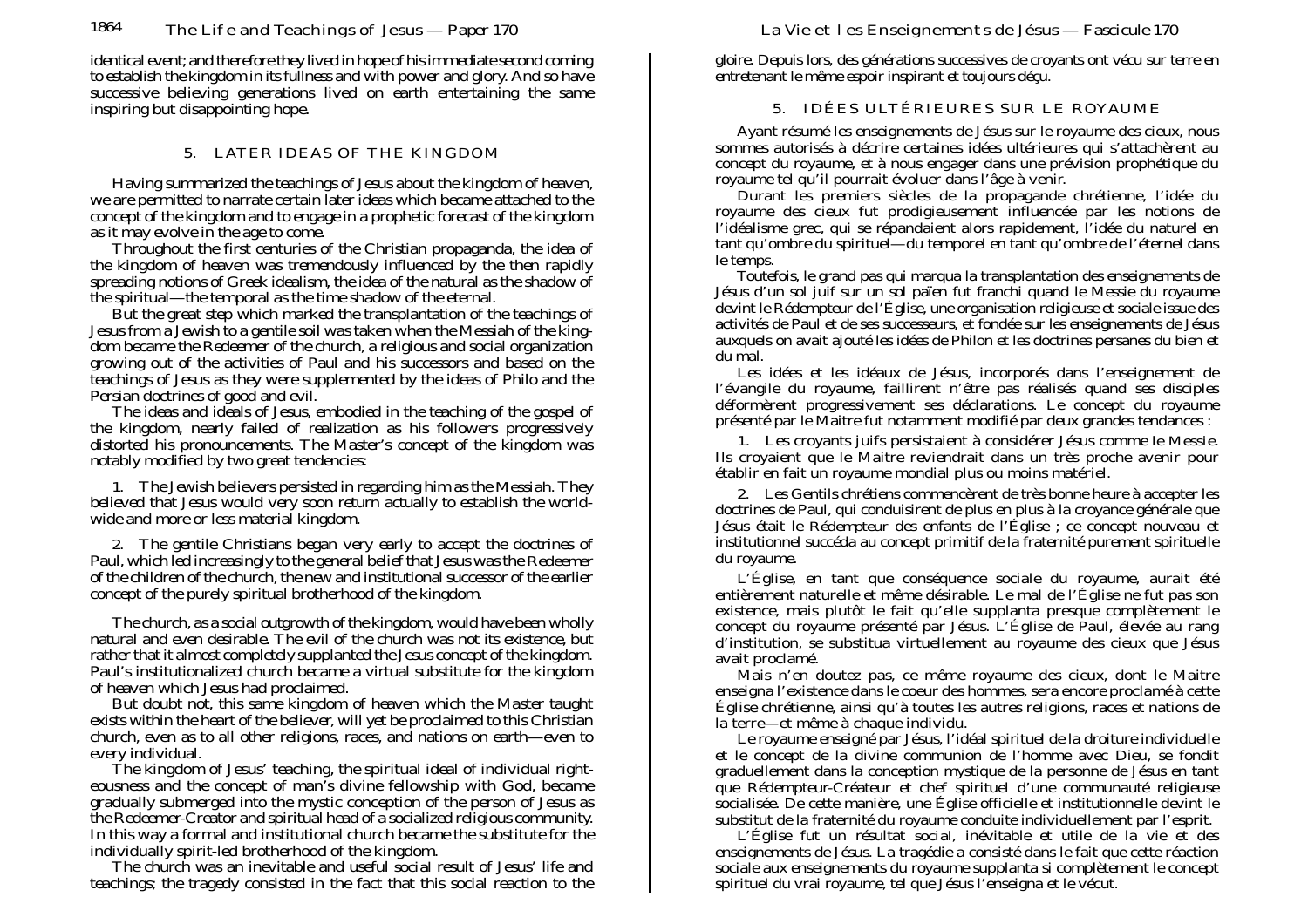teachings of the kingdom so fully displaced the spiritual concept of the real kingdom as Jesus taught and lived it.

The kingdom, to the Jews, was the Israelite *community;* to the gentiles it became the Christian *church.* To Jesus the kingdom was the sum of those *individuals* who had confessed their faith in the fatherhood of God, thereby declaring their wholehearted dedication to the doing of the will of God, thus becoming members of the spiritual brotherhood of man.

The Master fully realized that certain social results would appear in the world as a consequence of the spread of the gospel of the kingdom; but he intended that all such desirable social manifestations should appear as unconscious and inevitable outgrowths, or natural fruits, of this inner personal experience of individual believers, this purely spiritual fellowship and communion with the divine spirit which indwells and activates all such believers.

Jesus foresaw that a social organization, or church, would follow the progress of the true spiritual kingdom, and that is why he never opposed the apostles' practicing the rite of John's baptism. He taught that the truthloving soul, the one who hungers and thirsts for righteousness, for God, is admitted by faith to the spiritual kingdom; at the same time the apostles taught that such a believer is admitted to the social organization of disciples by the outward rite of baptism.

When Jesus' immediate followers recognized their partial failure to realize his ideal of the establishment of the kingdom in the hearts of men by the spirit's domination and guidance of the individual believer, they set about to save his teaching from being wholly lost by substituting for the Master's ideal of the kingdom the gradual creation of a visible social organization, the Christian church. And when they had accomplished this program of substitution, in order to maintain consistency and to provide for the recognition of the Master's teaching regarding the fact of the kingdom, they proceeded to set the kingdom off into the future. The church, just as soon as it was well established, began to teach that the kingdom was in reality to appear at the culmination of the Christian age, at the second coming of Christ.

In this manner the kingdom became the concept of an age, the idea of a future visitation, and the ideal of the final redemption of the saints of the Most High. The early Christians (and all too many of the later ones) generally lost sight of the Father-and-son idea embodied in Jesus' teaching of the kingdom, while they substituted therefor the well-organized social fellowship of the church. The church thus became in the main a *social* brotherhood which effectively displaced Jesus' concept and ideal of a *spiritual* brotherhood.

Jesus' ideal concept largely failed, but upon the foundation of the Master's personal life and teachings, supplemented by the Greek and Persian concepts of eternal life and augmented by Philo's doctrine of the temporal contrasted with the spiritual, Paul went forth to build up one of the most progressive human societies which has ever existed on Urantia.

The concept of Jesus is still alive in the advanced religions of the world. Paul's Christian church is the socialized and humanized shadow of what Jesus intended the kingdom of heaven to be—and what it most certainly will yet become. Paul and his successors partly transferred the issues of eternal life from the individual to the church. Christ thus became the head of the church rather than the elder brother of each individual believer in the Father's family of the kingdom. Paul and his contemporaries applied all of Jesus' spiritual implications regarding himself and the individual believer to the *church* as a

Pour les Juifs, le royaume était la *communauté* israélite ; pour les Gentils, il devint l*'Église* chrétienne. Pour Jésus, il était l'ensemble des *individus* qui avaient confessé leur foi dans la paternité de Dieu, proclamant de la sorte leur consécration sincère à faire la volonté de Dieu, et devenant, ainsi, membres de la fraternité spirituelle des hommes.

Le Maitre comprenait parfaitement que certains résultats sociaux apparaîtraient dans le monde comme conséquence de la diffusion de l'évangile du royaume. Mais son intention était que toutes ces manifestations sociales désirables surviennent comme des conséquences naturelles, inconscientes et inévitables, comme des fruits spontanés de l'expérience personnelle intérieure des croyants individuels, de cette communauté et de cette communion

purement spirituelles avec l'esprit divin qui habite et anime tous ces croyants. Jésus prévoyait qu'une organisation sociale, ou Église, suivrait le progrès du véritable royaume spirituel, et c'est pourquoi il ne s'opposa jamais à ce que les apôtres pratiquent le rite du baptème de Jean. Il enseigna que l'âme qui aime la vérité—celle qui a faim et soif de droiture et de Dieu—est admise par la foi dans le royaume spirituel ; en même temps, les apôtres enseignaient que le même croyant est admis dans l'organisation sociale des disciples par le rite extérieur du baptème.

Quand les disciples immédiats de Jésus reconnurent leur échec partiel pour réaliser l'idéal consistant à établir le royaume dans le coeur des hommes par la domination et la gouverne de l'esprit chez les croyants individuels, ils cherchèrent à éviter que l'enseignement du Maitre ne fût entièrement perdu ; à cet effet, ils substituèrent à son idéal du royaume la création progressive d'une organisation sociale visible, l'Église chrétienne. Quand ils eurent accompli ce programme de substitution, ils se mirent à situer le royaume dans l'avenir, afin de maintenir la logique et d'assurer la récognition des enseignements du Maitre sur le fait du royaume. Dès que l'Église fut solidement établie, elle commença à enseigner qu'en réalité le royaume devait apparaître à l'apogée de l'ère chrétienne, à la seconde venue du Christ.

De cette manière, le royaume devint le concept d'un âge, l'idée d'une visitation future, et l'idéal de la rédemption finale des saints du Très-Haut. Les premiers chrétiens (et beaucoup trop de chrétiens ultérieurs) perdirent généralement de tandis qu'ils y substituaient la communauté sociale bien organisée de l'Église. En<br>somme, l'Église devint ainsi principalement une fraternité *sociale* qui se substitua effectivement au concept et à l'idéal de Jésus d'une fraternit*é spirituelle.*

Le concept idéal de Jésus ne réussit pas à s'imposer, mais, sur les fondements de la vie et des enseignements personnels du Maitre, complétés par les concepts grecs et persans de la vie éternelle, et accrus par la doctrine de Philon sur le contraste du temporel avec le spirituel, Paul se mit à bâtir l'une des sociétés humaines les plus progressives qui aient jamais existé sur Urantia.

Le concept de Jésus est encore vivant dans les religions évoluées du monde. L'Église chrétienne de Paul est l'ombre socialisée et humanisée du royaume des cieux projeté par Jésus—et tel que cependant il deviendra très certainement. Paul et ses successeurs transférèrent partiellement de l'individu<br>à l'Église la responsabilité des problèmes concernant la vie éternelle. Le Christ<br>devint ainsi le chef de l'Église plutôt que le frère ainé de famille du Père dans le royaume. Paul et ses contemporains appliquèrent à <sup>l</sup>*'Église,* en tant que groupe de croyants, toutes les implications spirituelles de Jésus concernant sa propre personne et les croyants individuels. Ce faisant, ils portèrent un coup mortel au concept de Jésus proclamant le royaume divin dans le coeur de chaque croyant.